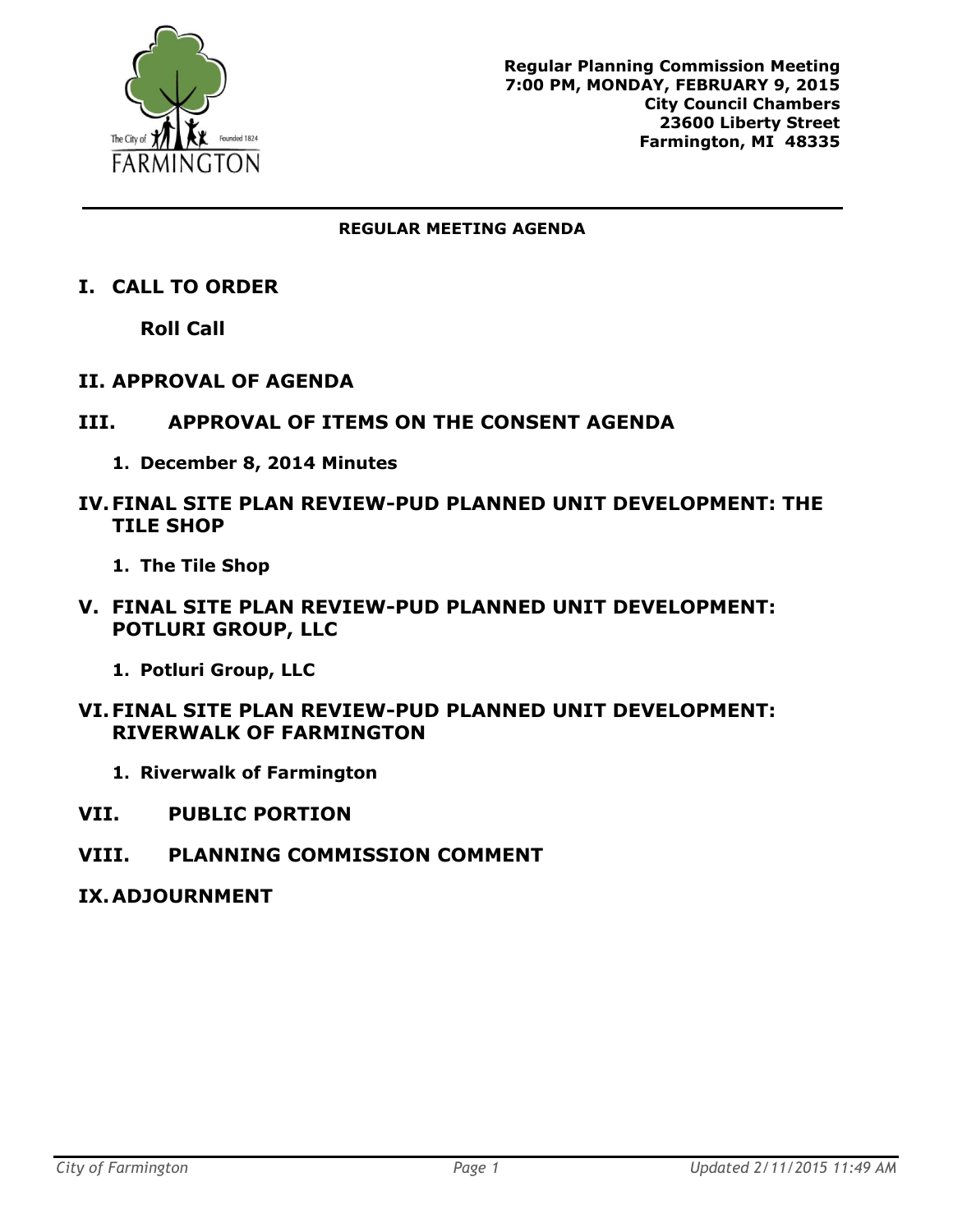**Council Meeting Date:**  February 9, 2015

**Submitted by:** Kevin Christiansen, Economic Community Development Director

**Description:** December 8, 2014 Minutes

#### **Requested Action:**

Move to Approve December 8, 2014 Minutes

# **Background:**

See attached

**Agenda Review**

**Review: Kevin Christiansen Pending City Manager Pending Planning Commission Pending 02/09/2015 7:00 PM**

Updated: 2/6/2015 2:18 PM by Cheryl Poole Page 1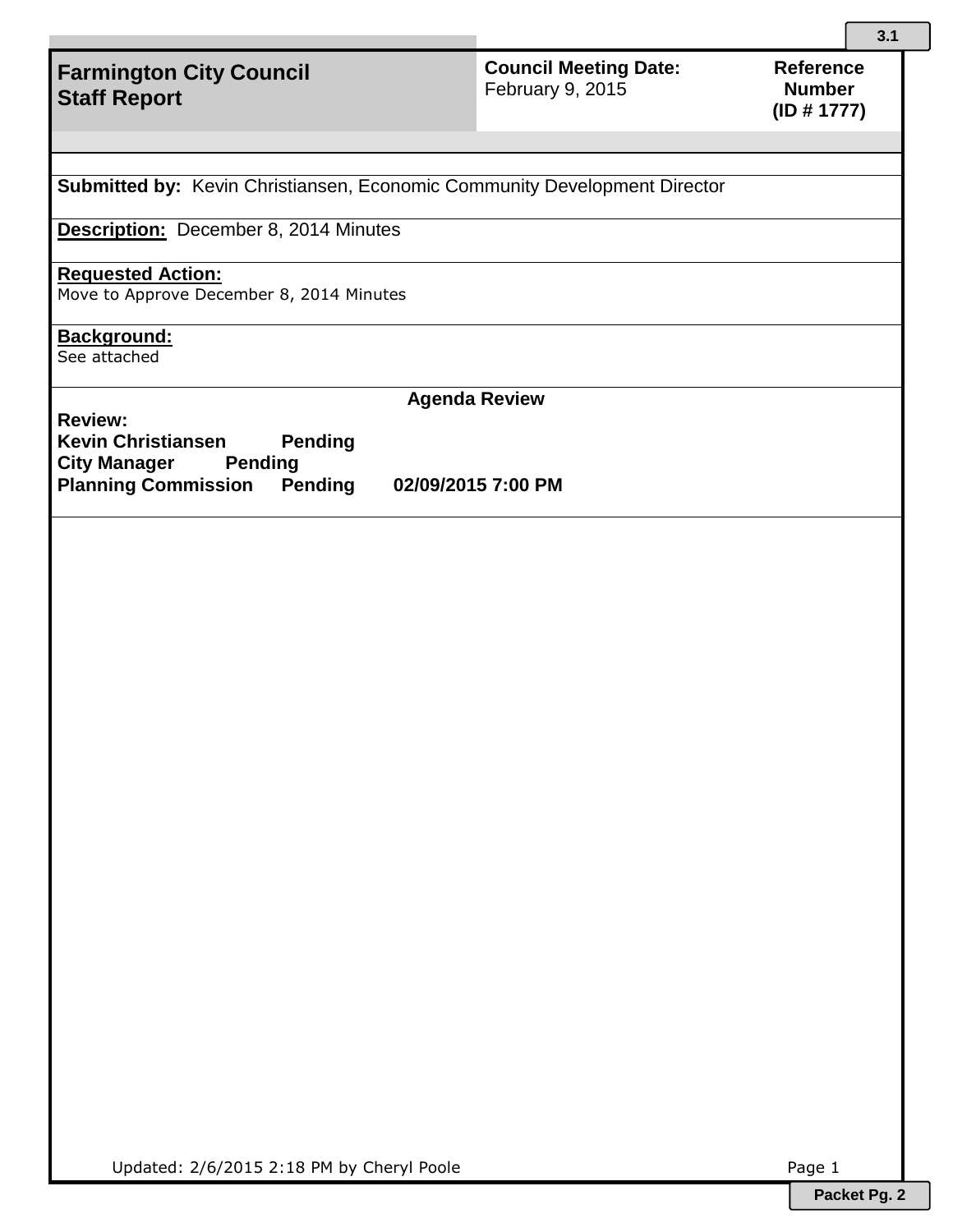#### FARMINGTON PLANNING COMMISSION PROCEEDINGS City Council Chambers, 23600 Liberty Street Farmington, Michigan December 8, 2014

Chairperson Bowman called the Meeting to order at 7:00 p.m. in the Farmington City Council Chambers, 23600 Liberty Street, Farmington, Michigan.

.

### **ROLL CALL**

Present: Babcock, Buyers, Chiara, Crutcher, Gronbach Absent: Bowman, Majoros A quorum of the Commission was present.

**OTHER OFFICIALS PRESENT:** Director Christiansen, Building Inspector Koncsol Attorney Saarela

#### **APPROVAL OF AGENDA**

MOTION by Chiara, seconded by Gronbach, to approve the agenda as submitted. Motion carried, all ayes.

#### **APPROVAL OF ITEMS ON CONSENT AGENDA**

#### **a. Minutes of Regular Meeting – November 10, 2014**

MOTION by Buyers, seconded by Chiara, to approve the Consent Agenda as presented. Motion carried, all ayes.

#### **WORK SESSION FINAL SITE PLAN REVIEW – PUD PLANNED UNIT DEVELOPMENT: GRAND RIVER-HALSTEAD PLAZA**

Director Christiansen stated that Chairman Bowman was out of town and Vice Chairman Ken Crutcher would be chairing tonight's meeting. He also indicated that Steve Majoros is not able to attend tonight.

He then stated that this agenda Item is a work session regarding site plan review of the former Kmart Center at Grand River and Halstead. He gave a recap on what had occurred with the project thus far, with the City Council approving it at their October 20<sup>th</sup>, 2014 meeting. He then indicated the last step involved would be final site plan approval by the Planning Commission but that the Applicant had asked for a work session with the Commission before moving forward to final site plan approval.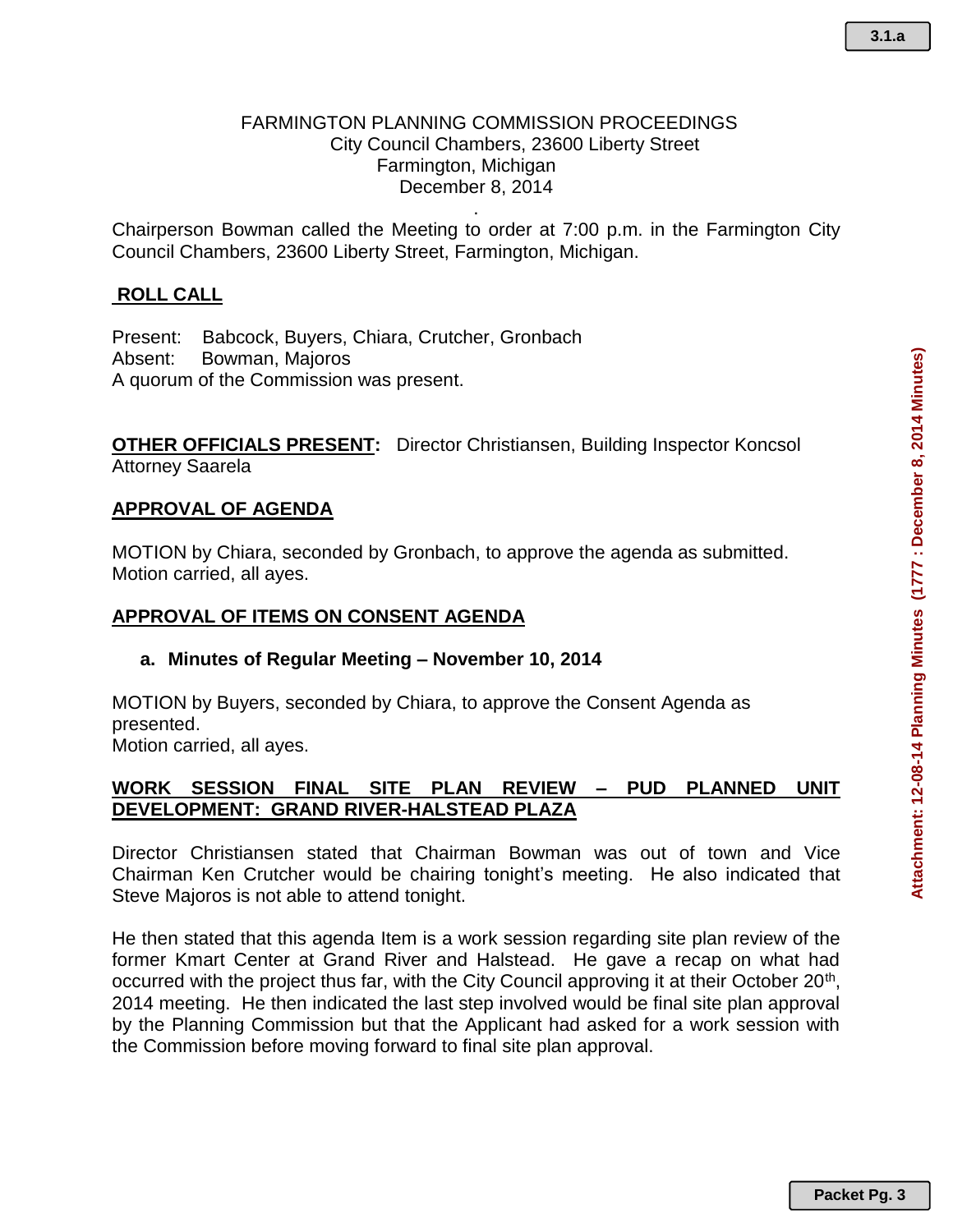City of Farmington Planning Commission Minutes of December 8, 2014 Page 2

Christiansen then gave a brief overview of the 14-acre project and the proposed changes for the parcels that were created by a lot split earlier in the year.

Vice Chairman Crutcher thanked Christiansen for the overview and asked the Applicants to come forward.

Lonnie Zimmerman, architect for the project, came to the podium. He indicated to the Commission that there are technically three parcels for the project now, The Tile Shop, The Suburban Collection site, and the office/retail site. He explained that since the original PUD was submitted, the Potluri Group purchased the small parcel that was originally Parcel 4 and that will enlarge and become part of the office/retail site.

Gronbach inquired about the Shell Station parcel and Christiansen responded that it went back to the bank and now has a new owner who wants to refurbish it and retain it as a gas station.

Zimmerman stated that the plan is to bring The Tile Shop parcel and the retail/office parcel in simultaneously. He indicated he is not the architect for the Suburban Collection Building and doesn't have specific information on that but informed the Planning Commission that as indicated in the Development Agreement, the perimeter landscaping will be going in before the parcel is developed.

Christiansen explained that in a PUD like this where there are multiple uses and multiple parcels, the overall PUD is reviewed under a PUD plan and Development Agreement. Whether individual properties move in collectively or individually, the common facilities, improvements, infrastructure, landscaping will go in first, whether one or all properties go in at the same time.

Chiara asked if it is considered three parcels now, instead of four, and Zimmerman stated that he is unsure whether Parcel 2 and Parcel 4 will actually be physically combined with one Tax ID but for Planning Commission purposes there are three.

Zimmerman then went over the in-progress drawings for the office/retail site, highlighting details such as the enclosed loading area for trucks which houses trash dumpsters and transformers, the atrium on the first floor which opens up to the second and third floor. Samples of the proposed materials were also shown to the Commissioners including terracotta, dark grey and clear glass, stainless steel and black granite. The original rendering was produced for comparison purposes to show the changes that were now being proposed. He stated it would make a dynamic entrance into the City.

Vice Chairman Crutcher opened the floor up for questions from the Commission.

Babcock inquired if the office/retail building would take up Parcel 2 and Parcel 4 and Zimmerman responded there will not be a building on Parcel 4, but that it may be used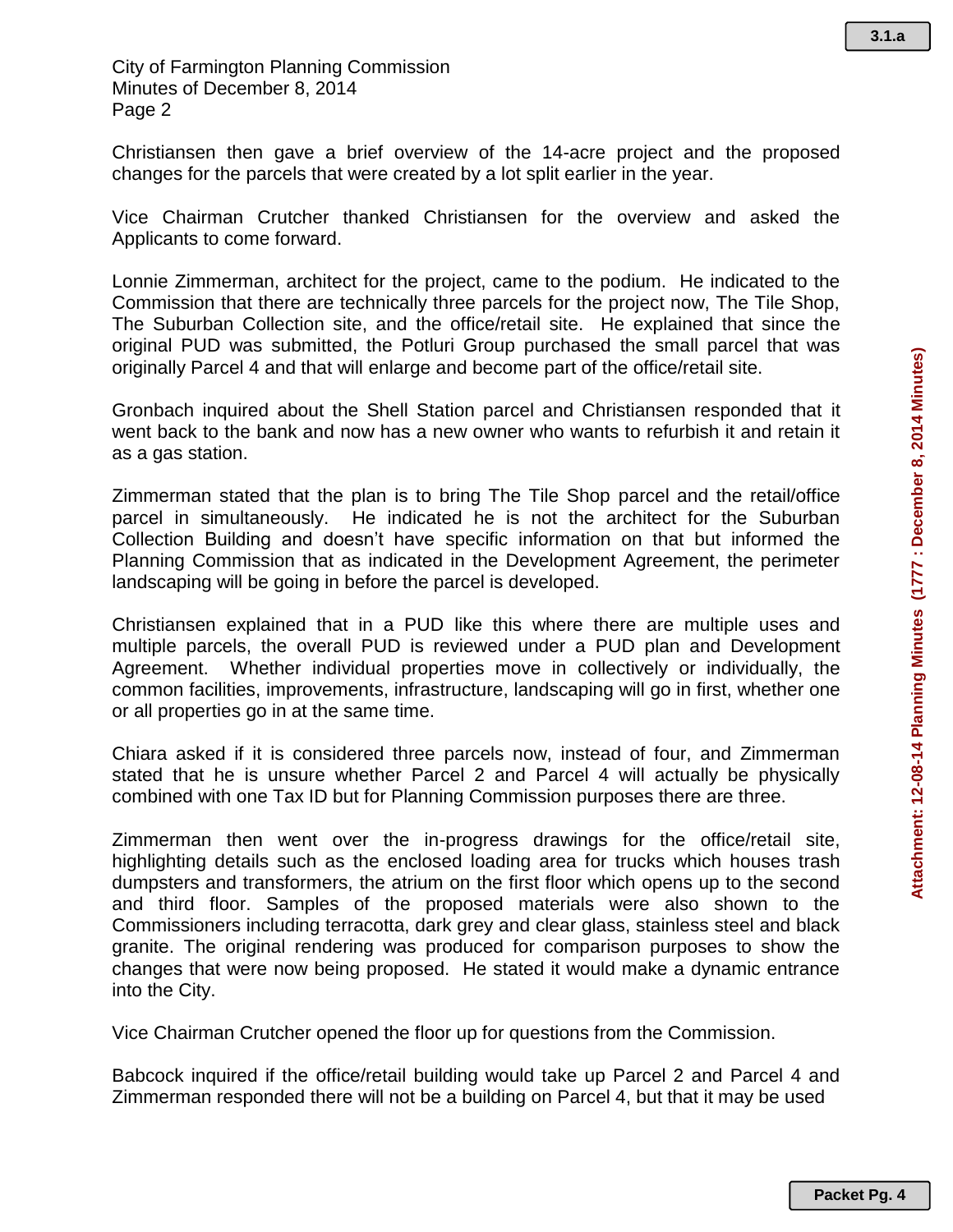to provide additional parking. Babcock suggested not having one Tax ID for the two parcels.

Crutcher asked about parking requirements and Zimmerman stated there is a cross parking easement with The Tile Shop, which requires 133 spaces, and there are 75 on site for the office/retail building, so there is actually 59 extra parking spaces beyond what is required by ordinance.

Christiansen indicated that all of the parcels are interrelated and that details of the infrastructure, landscape, and parking requirements are spelled out in the Development Agreement. He also stated that the Suburban Collection parcel will be a gated area on its own and Parcel 4 may have future use or may be used to expand parking on site.

Crutcher asked about additional green space on the site in light of the inclusion of Parcel 4 and further discussion was held.

Chiara stated that due to the location of Parcel 4, green space would not play a significant role. He then queried Christiansen on the Shell Gas Station parcel and if it would come before the Planning Commission if something were to come of it and Christiansen confirmed that it would. He then stated that the final site plan for the PUD parcel will go through the City's planning consultant and engineering consultant.

Gronbach suggested that ample parking be included for the office/retail site should a restaurant go in on the site.

Further discussion on parking was held, including the designation of employee parking assigned to a particular site.

Buyers inquired if an apron or footprint for restaurant use would be included on the west side of the building or only the east and Zimmerman responded there was room on both sides for same.

Buyers asked if plantings are going to be utilized for the retaining wall and Zimmerman responded that they have landscape architects on board to address the retaining wall.

Christiansen reiterated that the landscape plan must be built as part of the PUD. He also stated that the retaining wall will be repaired and enhanced and made a consistent height all around the site.

Buyers inquired if there is going to be a welcome sign to the City of Farmington or any gateway to the City and Christiansen stated it has not been part of discussion as yet but could be brought up for discussion.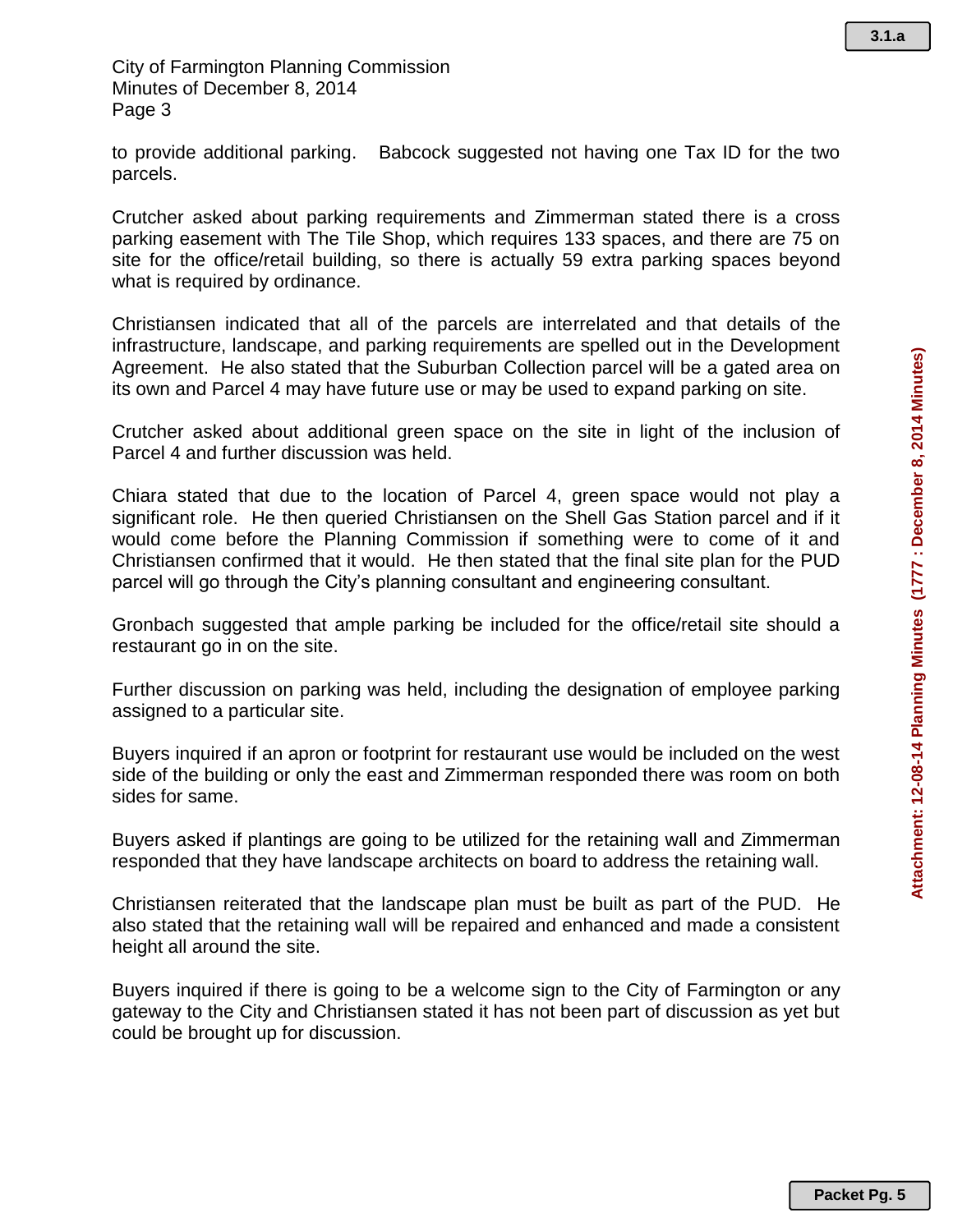Gronbach asked about responsibility for landscape maintenance on site and Attorney Saarela responded that is covered in Article 17 of the Development Agreement. He then inquired if the Planning Commission at some point will be part of landscape review to ensure it meets ordinance requirements and Christiansen responded that will come in the final site plan review where everything is detailed.

Chiara asked if there will be a work session like this for the Suburban Collection parcel as well and Christiansen stated that it could be scheduled and would be helpful to provide them feedback.

Christiansen stated that the purpose of the work session is for the Applicant to take the comments and feedback back and incorporate them into final site plan preparation.

Vice Chairman Crutcher thanked the Applicant for their presentation.

## **2015 MEETING SCHEDULE**

Christiansen presented the 2015 Planning Commission Meeting schedule.

MOTION by Chiara, seconded by Buyers, to approve the 2015 Planning Commission Meeting Schedule. Motion carried, all ayes.

#### **PUBLIC COMMENT**

None heard.

### **PLANNING COMMISSION COMMENTS**

Commissioner Babcock stated that she had gone to Mother Mary's Toffee Shop on Small Business Saturday and that it was a fabulous experience.

### **STAFF COMMENTS**

Christiansen welcomed Commissioner Babcock back and stated that she was missed.

He reminded everyone about the Annual City of Farmington Holiday Gathering coming up on Wednesday, December 10<sup>th</sup>.

### **ADJOURNMENT**

MOTION by Buyers, seconded by Chiara, to adjourn the meeting. Motion carried, all ayes.

The meeting was adjourned at 8:06 p.m.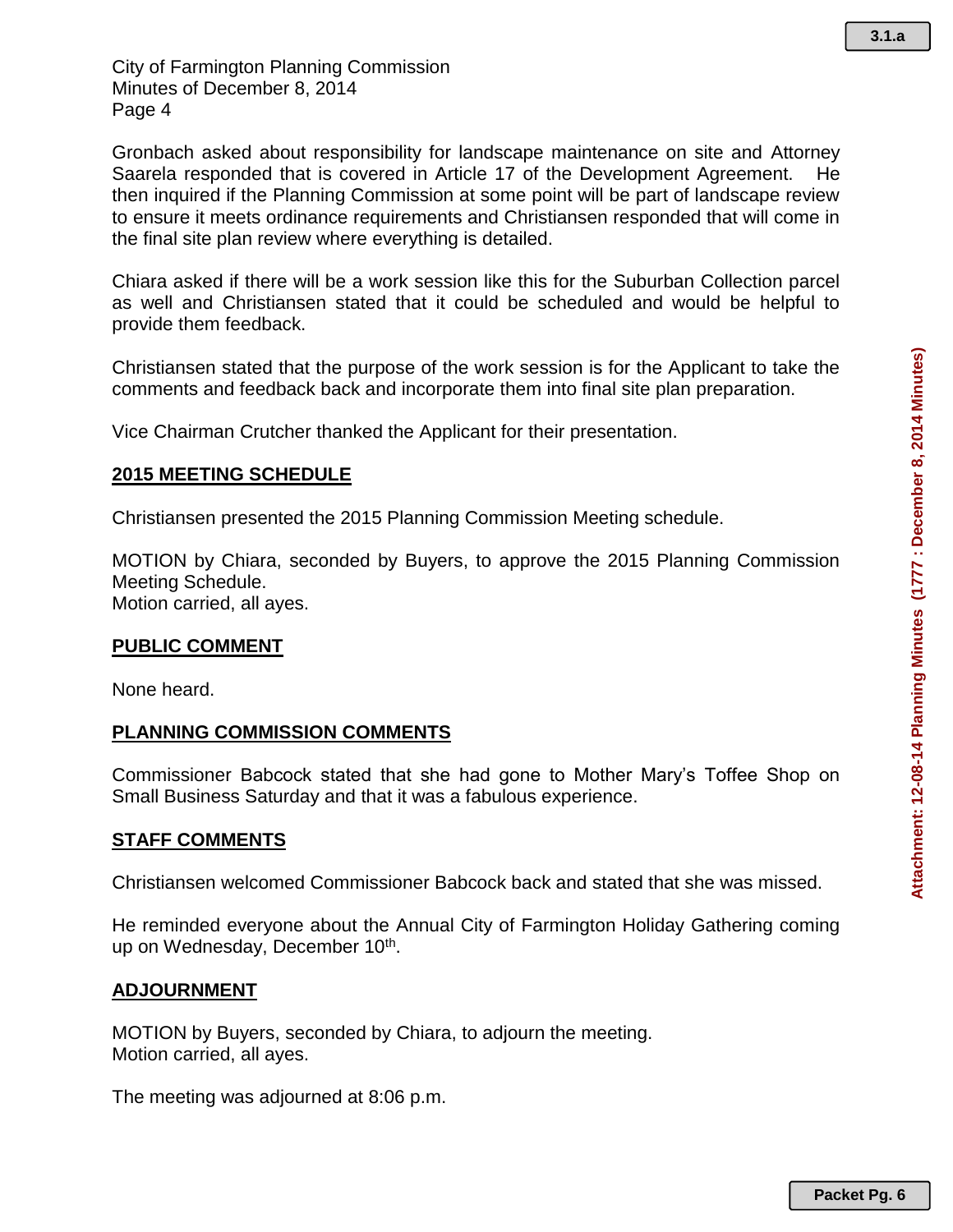Respectfully submitted,

\_\_\_\_\_\_\_\_\_\_\_\_\_\_\_\_\_\_\_\_\_\_\_\_\_\_\_\_\_\_

**Secretary** 

**Packet Pg. 7**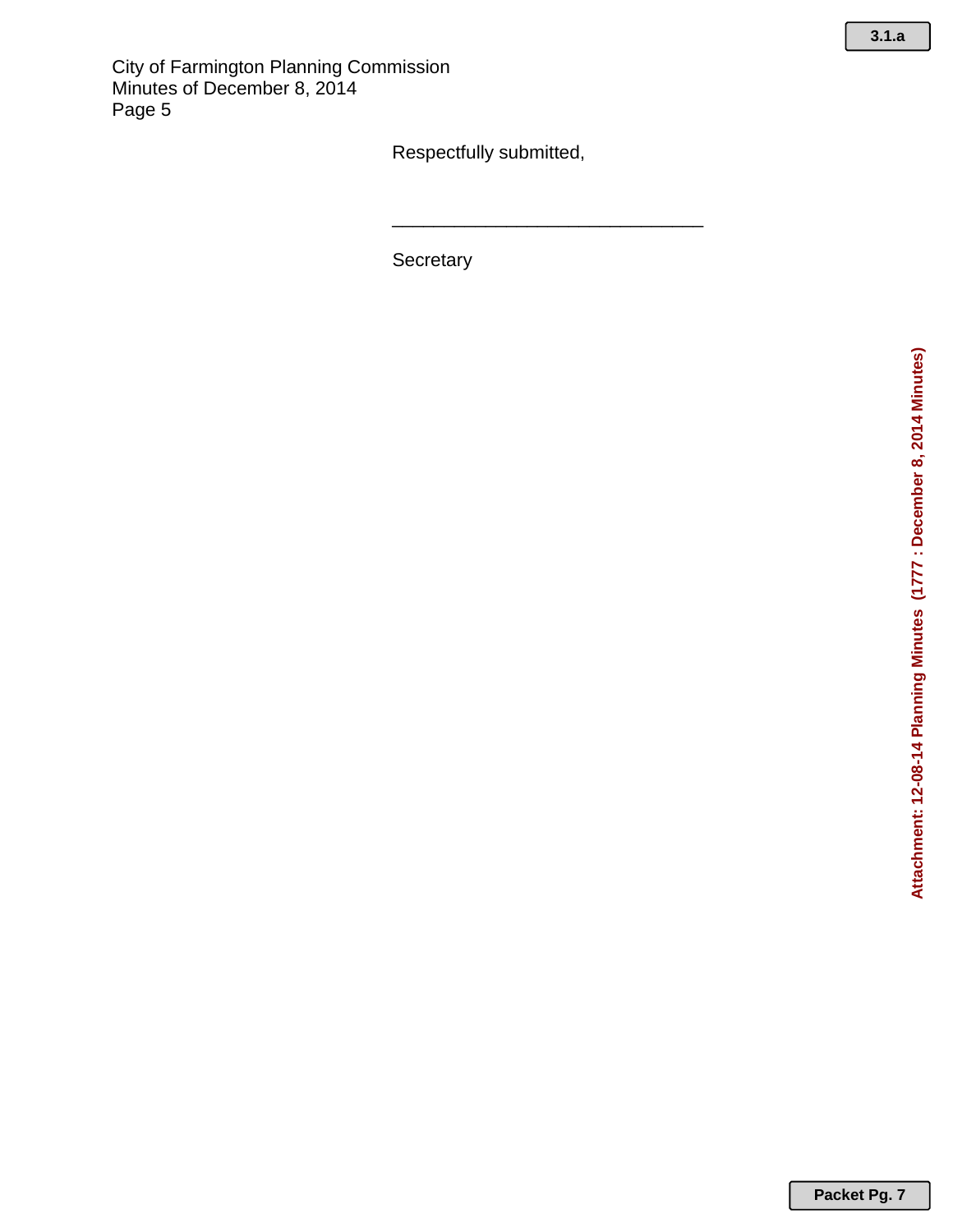## **Council Meeting Date:**  February 9, 2015

**Reference Number (ID # 1784)**

**Submitted by:** Kevin Christiansen, Economic Community Development Director

**Description:** The Tile Shop

## **Requested Action:**

## **Background:**

This item is a Final Site Plan Review on a proposed PUD Planned Unit Development Plan for the redevelopment of The Tile Shop at the Grand River-Halsted Plaza (former Kmart Shopping Center site). At the September 8, 2014 Planning Commission Meeting, the Commission held a preapplication conference (discussion and review) with the applicant on a proposed PUD planned unit development concept plan for the redevelopment of Grand River-Halsted Plaza. At the September 22, 2014 Planning Commission meeting, the Commission held the required PUD Public Hearing and recommended approval of the preliminary/conceptual PUD Plan to the City Council. At their October 20, 2014 meeting, the City Council approved the preliminary/conceptual PUD plan and PUD agreement for Grand River-Halsted Plaza.

The applicant, Grand River Project LLC, has submitted a Final PUD Site Plan for the redevelopment of The Tile Shop at the Grand River-Halsted Plaza. The final site plan includes an existing conditions and demolition plan, a final site plan, an overall PUD plan, a grading & drainage plan, a utility plan, a landscape planting plan, a lighting plan, existing/proposed floor plans and existing/proposed building elevations. Also attached is an aerial photo of the site. The following additional information is attached:

- A Final PUD Site Plan review letter from LSL Planning dated 2/3/15.
- A Final PUD Site Plan review letter from City engineering consultant OHM dated 2/4/15.

The applicant will be at the February 9, 2015 meeting to present the Final PUD Site Plan to the Commission.

**Attachments** 

**Agenda Review**

**Review: Kevin Christiansen Pending City Manager Pending Planning Commission Pending 02/09/2015 7:00 PM**

Updated:  $2/11/2015$  11:42 AM by Cheryl Poole  $P^2$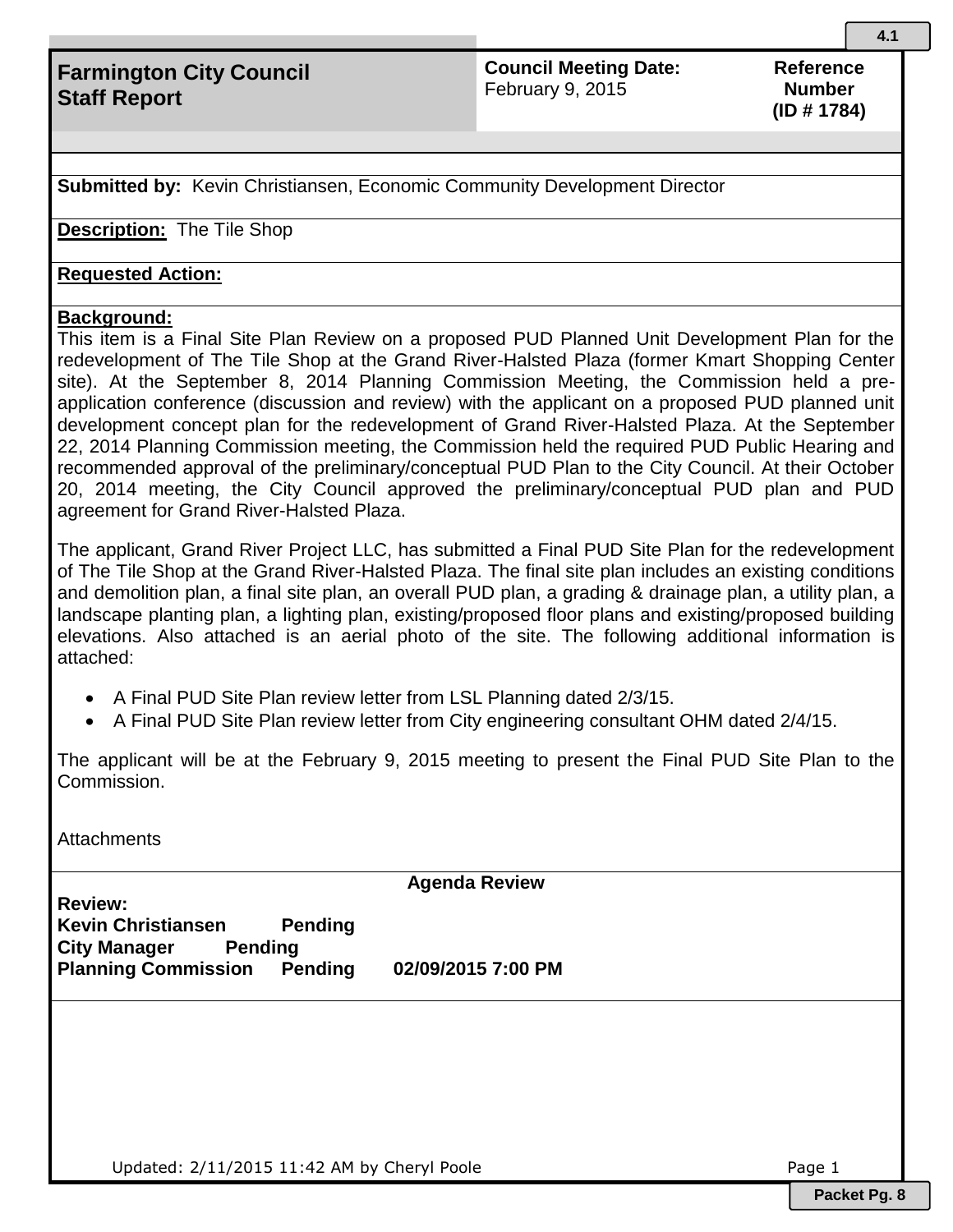## **Council Meeting Date:**  February 9, 2015

**Reference Number (ID # 1785)**

**Submitted by:** Kevin Christiansen, Economic Community Development Director

**Description:** Potluri Group, LLC

## **Requested Action:**

## **Background:**

This item is a Final Site Plan Review on a proposed PUD Planned Unit Development Plan for the construction of a new 3-story retail/office building at the Grand River-Halsted Plaza (former Kmart Shopping Center site). At the September 8, 2014 Planning Commission Meeting, the Commission held a pre-application conference (discussion and review) with the applicant on a proposed PUD planned unit development concept plan for the redevelopment of Grand River-Halsted Plaza. At the September 22, 2014 Planning Commission meeting, the Commission held the required PUD Public Hearing and recommended approval of the preliminary/conceptual PUD Plan to the City Council. At their October 20, 2014 meeting, the City Council approved the preliminary/conceptual PUD plan and PUD agreement for Grand River-Halsted Plaza.

The applicant, Potluri Group, LLC, has submitted a Final PUD Site Plan for the construction of a new 3-story retail/office building at the Grand River-Halsted Plaza. The final site plan includes a site plan, proposed building floor plans, proposed building elevations, building perspectives, an overall PUD plan, a final site plan, a grading & drainage plan, a utility plan, a landscape planting plan, a lighting plan, and an existing conditions and demolition plan. Also attached is an aerial photo of the site. The following additional information is attached:

- A Final PUD Site Plan review letter from LSL Planning dated 2/3/15.
- A Final PUD Site Plan review letter from City engineering consultant OHM dated 2/4/15.

The applicant will be at the February 9, 2015 meeting to present the Final PUD Site Plan to the Commission.

**Attachments** 

**Agenda Review**

**Review: Kevin Christiansen Pending City Manager Pending Planning Commission Pending 02/09/2015 7:00 PM**

Updated:  $2/11/2015$  11:44 AM by Cheryl Poole  $P^2$